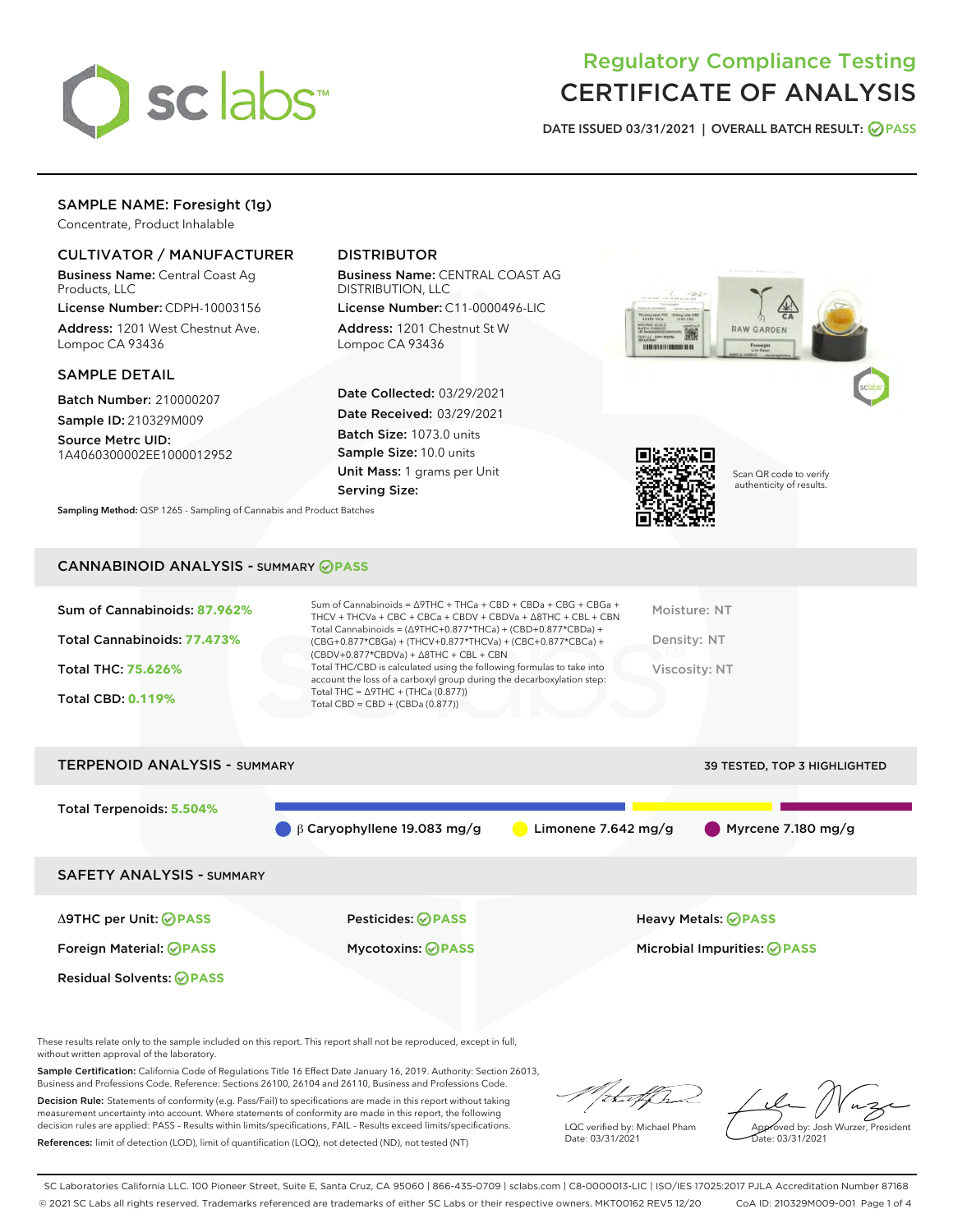



FORESIGHT (1G) | DATE ISSUED 03/31/2021 | OVERALL BATCH RESULT:  $\bigcirc$  PASS

#### CANNABINOID TEST RESULTS - 03/30/2021 2 PASS

Tested by high-performance liquid chromatography with diode-array detection (HPLC-DAD). **Method:** QSP 1157 - Analysis of Cannabinoids by HPLC-DAD

#### TOTAL CANNABINOIDS: **77.473%**

Total Cannabinoids (Total THC) + (Total CBD) + (Total CBG) + (Total THCV) + (Total CBC) + (Total CBDV) + ∆8THC + CBL + CBN

TOTAL THC: **75.626%** Total THC (∆9THC+0.877\*THCa)

TOTAL CBD: **0.119%**

Total CBD (CBD+0.877\*CBDa)

TOTAL CBG: 0.97% Total CBG (CBG+0.877\*CBGa)

TOTAL THCV: 0.282% Total THCV (THCV+0.877\*THCVa)

TOTAL CBC: 0.476% Total CBC (CBC+0.877\*CBCa)

TOTAL CBDV: ND Total CBDV (CBDV+0.877\*CBDVa)

| <b>COMPOUND</b> | LOD/LOQ<br>(mg/g)          | <b>MEASUREMENT</b><br><b>UNCERTAINTY</b><br>(mg/g) | <b>RESULT</b><br>(mg/g) | <b>RESULT</b><br>(%) |
|-----------------|----------------------------|----------------------------------------------------|-------------------------|----------------------|
| <b>THCa</b>     | 0.05/0.14                  | ±21.440                                            | 834.23                  | 83.423               |
| <b>A9THC</b>    | 0.06 / 0.26                | ±0.848                                             | 24.64                   | 2.464                |
| <b>CBGa</b>     | 0.1 / 0.2                  | ±0.46                                              | 8.8                     | 0.88                 |
| <b>CBCa</b>     | 0.07 / 0.28                | ±0.266                                             | 5.43                    | 0.543                |
| <b>THCVa</b>    | 0.07/0.20                  | ±0.153                                             | 3.21                    | 0.321                |
| <b>CBG</b>      | 0.06/0.19                  | ±0.077                                             | 1.95                    | 0.195                |
| <b>CBDa</b>     | 0.02/0.19                  | ±0.040                                             | 1.36                    | 0.136                |
| A8THC           | 0.1/0.4                    | N/A                                                | <b>ND</b>               | <b>ND</b>            |
| <b>THCV</b>     | 0.1/0.2                    | N/A                                                | <b>ND</b>               | <b>ND</b>            |
| <b>CBD</b>      | 0.07/0.29                  | N/A                                                | <b>ND</b>               | <b>ND</b>            |
| <b>CBDV</b>     | 0.04 / 0.15                | N/A                                                | <b>ND</b>               | <b>ND</b>            |
| <b>CBDVa</b>    | 0.03/0.53                  | N/A                                                | <b>ND</b>               | <b>ND</b>            |
| <b>CBL</b>      | 0.06 / 0.24                | N/A                                                | <b>ND</b>               | <b>ND</b>            |
| <b>CBN</b>      | 0.1/0.3                    | N/A                                                | <b>ND</b>               | <b>ND</b>            |
| <b>CBC</b>      | 0.2 / 0.5                  | N/A                                                | <b>ND</b>               | <b>ND</b>            |
|                 | <b>SUM OF CANNABINOIDS</b> |                                                    | 879.62 mg/g             | 87.962%              |

#### **UNIT MASS: 1 grams per Unit**

| ∆9THC per Unit                        | 1120 per-package limit     | <b>PASS</b><br>24.64 mg/unit |
|---------------------------------------|----------------------------|------------------------------|
| <b>Total THC per Unit</b>             |                            | 756.26 mg/unit               |
| <b>CBD per Unit</b>                   |                            | <b>ND</b>                    |
| <b>Total CBD per Unit</b>             |                            | $1.19$ mg/unit               |
| Sum of Cannabinoids<br>per Unit       |                            | 879.62 mg/unit               |
| <b>Total Cannabinoids</b><br>per Unit |                            | 774.73 mg/unit               |
| <b>MOISTURE TEST RESULT</b>           | <b>DENSITY TEST RESULT</b> | <b>VISCOSITY TEST RESULT</b> |

Not Tested

Not Tested

Not Tested

#### TERPENOID TEST RESULTS - 03/31/2021

Terpene analysis utilizing gas chromatography-flame ionization detection (GC-FID). **Method:** QSP 1192 - Analysis of Terpenoids by GC-FID

| <b>COMPOUND</b>         | LOD/LOQ<br>(mg/g) | <b>MEASUREMENT</b><br><b>UNCERTAINTY</b><br>(mg/g) | <b>RESULT</b><br>(mg/g)                         | <b>RESULT</b><br>(%) |
|-------------------------|-------------------|----------------------------------------------------|-------------------------------------------------|----------------------|
| $\beta$ Caryophyllene   | 0.004 / 0.012     | ±0.6794                                            | 19.083                                          | 1.9083               |
| Limonene                | 0.005 / 0.016     | ±0.1093                                            | 7.642                                           | 0.7642               |
| <b>Myrcene</b>          | 0.008 / 0.025     | ±0.0926                                            | 7.180                                           | 0.7180               |
| $\alpha$ Humulene       | 0.009 / 0.029     | ±0.2069                                            | 6.444                                           | 0.6444               |
| $\alpha$ Bisabolol      | 0.008 / 0.026     | ±0.2121                                            | 3.971                                           | 0.3971               |
| Linalool                | 0.009/0.032       | ±0.0867                                            | 2.281                                           | 0.2281               |
| Guaiol                  | 0.009 / 0.030     | ±0.0762                                            | 1.614                                           | 0.1614               |
| Fenchol                 | 0.010 / 0.034     | ±0.0498                                            | 1.288                                           | 0.1288               |
| <b>Terpineol</b>        | 0.016 / 0.055     | ±0.0676                                            | 1.101                                           | 0.1101               |
| Ocimene                 | 0.011 / 0.038     | ±0.0291                                            | 0.906                                           | 0.0906               |
| $\beta$ Pinene          | 0.004 / 0.014     | ±0.0098                                            | 0.850                                           | 0.0850               |
| trans-ß-Farnesene       | 0.008 / 0.025     | ±0.0214                                            | 0.604                                           | 0.0604               |
| $\alpha$ Pinene         | 0.005 / 0.017     | ±0.0043                                            | 0.498                                           | 0.0498               |
| Caryophyllene<br>Oxide  | 0.010 / 0.033     | ±0.0175                                            | 0.381                                           | 0.0381               |
| <b>Borneol</b>          | 0.005 / 0.016     | ±0.0148                                            | 0.353                                           | 0.0353               |
| Terpinolene             | 0.008 / 0.026     | ±0.0051                                            | 0.249                                           | 0.0249               |
| Valencene               | 0.009 / 0.030     | ±0.0081                                            | 0.118                                           | 0.0118               |
| Camphene                | 0.005 / 0.015     | ±0.0011                                            | 0.099                                           | 0.0099               |
| Citronellol             | 0.003 / 0.010     | ±0.0046                                            | 0.094                                           | 0.0094               |
| Geraniol                | 0.002 / 0.007     | ±0.0033                                            | 0.076                                           | 0.0076               |
| Fenchone                | 0.009 / 0.028     | ±0.0021                                            | 0.072                                           | 0.0072               |
| Cedrol                  | 0.008 / 0.027     | ±0.0026                                            | 0.049                                           | 0.0049               |
| Sabinene Hydrate        | 0.006 / 0.022     | ±0.0017                                            | 0.044                                           | 0.0044               |
| Eucalyptol              | 0.006 / 0.018     | ±0.0007                                            | 0.028                                           | 0.0028               |
| Nerol                   | 0.003 / 0.011     | ±0.0007                                            | 0.015                                           | 0.0015               |
| Sabinene                | 0.004 / 0.014     | N/A                                                | <loq< th=""><th><loq< th=""></loq<></th></loq<> | <loq< th=""></loq<>  |
| $\alpha$ Terpinene      | 0.005 / 0.017     | N/A                                                | <loq< th=""><th><loq< th=""></loq<></th></loq<> | <loq< th=""></loq<>  |
| $\gamma$ Terpinene      | 0.006 / 0.018     | N/A                                                | <loq< th=""><th><loq< th=""></loq<></th></loq<> | <loq< th=""></loq<>  |
| $\alpha$ Phellandrene   | 0.006 / 0.020     | N/A                                                | ND                                              | <b>ND</b>            |
| 3 Carene                | 0.005 / 0.018     | N/A                                                | <b>ND</b>                                       | ND                   |
| p-Cymene                | 0.005 / 0.016     | N/A                                                | ND                                              | ND                   |
| (-)-Isopulegol          | 0.005 / 0.016     | N/A                                                | ND                                              | ND                   |
| Camphor                 | 0.006 / 0.019     | N/A                                                | <b>ND</b>                                       | ND                   |
| Isoborneol              | 0.004 / 0.012     | N/A                                                | <b>ND</b>                                       | <b>ND</b>            |
| Menthol                 | 0.008 / 0.025     | N/A                                                | ND                                              | ND                   |
| R-(+)-Pulegone          | 0.003 / 0.011     | N/A                                                | ND                                              | ND                   |
| <b>Geranyl Acetate</b>  | 0.004 / 0.014     | N/A                                                | <b>ND</b>                                       | <b>ND</b>            |
| $\alpha$ Cedrene        | 0.005 / 0.016     | N/A                                                | ND                                              | ND                   |
| Nerolidol               | 0.009 / 0.028     | N/A                                                | <b>ND</b>                                       | ND                   |
| <b>TOTAL TERPENOIDS</b> |                   |                                                    | 55.040 mg/g                                     | 5.504%               |

SC Laboratories California LLC. 100 Pioneer Street, Suite E, Santa Cruz, CA 95060 | 866-435-0709 | sclabs.com | C8-0000013-LIC | ISO/IES 17025:2017 PJLA Accreditation Number 87168 © 2021 SC Labs all rights reserved. Trademarks referenced are trademarks of either SC Labs or their respective owners. MKT00162 REV5 12/20 CoA ID: 210329M009-001 Page 2 of 4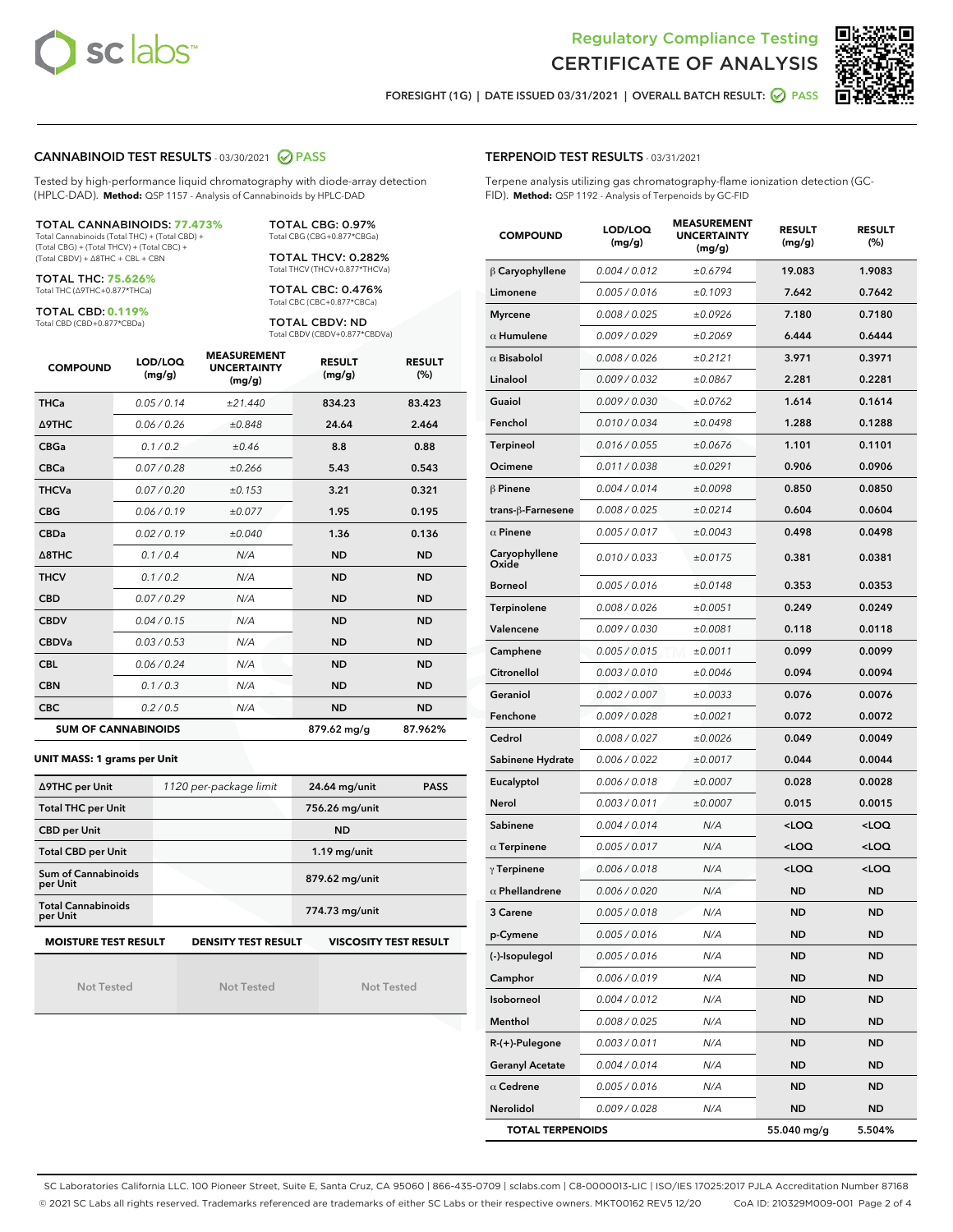



FORESIGHT (1G) | DATE ISSUED 03/31/2021 | OVERALL BATCH RESULT: 2 PASS

## CATEGORY 1 PESTICIDE TEST RESULTS - 03/31/2021 2 PASS

Pesticide and plant growth regulator analysis utilizing high-performance liquid chromatography-mass spectrometry (HPLC-MS) or gas chromatography-mass spectrometry (GC-MS). \*GC-MS utilized where indicated. **Method:** QSP 1212 - Analysis of Pesticides and Mycotoxins by LC-MS or QSP 1213 - Analysis of Pesticides by GC-MS

| <b>COMPOUND</b>             | LOD/LOQ<br>$(\mu g/g)$ | <b>ACTION</b><br><b>LIMIT</b><br>$(\mu g/g)$ | <b>MEASUREMENT</b><br><b>UNCERTAINTY</b><br>$(\mu g/g)$ | <b>RESULT</b><br>$(\mu g/g)$ | <b>RESULT</b> |
|-----------------------------|------------------------|----------------------------------------------|---------------------------------------------------------|------------------------------|---------------|
| Aldicarb                    | 0.03 / 0.08            | $\ge$ LOD                                    | N/A                                                     | <b>ND</b>                    | <b>PASS</b>   |
| Carbofuran                  | 0.02 / 0.05            | $\ge$ LOD                                    | N/A                                                     | <b>ND</b>                    | <b>PASS</b>   |
| Chlordane*                  | 0.03/0.08              | $\ge$ LOD                                    | N/A                                                     | <b>ND</b>                    | <b>PASS</b>   |
| Chlorfenapyr*               | 0.03/0.10              | $\ge$ LOD                                    | N/A                                                     | <b>ND</b>                    | <b>PASS</b>   |
| Chlorpyrifos                | 0.02 / 0.06            | $\ge$ LOD                                    | N/A                                                     | <b>ND</b>                    | <b>PASS</b>   |
| Coumaphos                   | 0.02 / 0.07            | $\ge$ LOD                                    | N/A                                                     | <b>ND</b>                    | <b>PASS</b>   |
| Daminozide                  | 0.02/0.07              | $>$ LOD                                      | N/A                                                     | <b>ND</b>                    | <b>PASS</b>   |
| <b>DDVP</b><br>(Dichlorvos) | 0.03/0.09              | $>$ LOD                                      | N/A                                                     | <b>ND</b>                    | <b>PASS</b>   |
| Dimethoate                  | 0.03/0.08              | $\ge$ LOD                                    | N/A                                                     | <b>ND</b>                    | <b>PASS</b>   |
| Ethoprop(hos)               | 0.03/0.10              | $>$ LOD                                      | N/A                                                     | <b>ND</b>                    | <b>PASS</b>   |
| Etofenprox                  | 0.02 / 0.06            | $\ge$ LOD                                    | N/A                                                     | <b>ND</b>                    | <b>PASS</b>   |
| Fenoxycarb                  | 0.03/0.08              | $\ge$ LOD                                    | N/A                                                     | <b>ND</b>                    | <b>PASS</b>   |
| Fipronil                    | 0.03/0.08              | $>$ LOD                                      | N/A                                                     | <b>ND</b>                    | <b>PASS</b>   |
| Imazalil                    | 0.02 / 0.06            | $\ge$ LOD                                    | N/A                                                     | <b>ND</b>                    | <b>PASS</b>   |
| <b>Methiocarb</b>           | 0.02 / 0.07            | $\ge$ LOD                                    | N/A                                                     | <b>ND</b>                    | <b>PASS</b>   |
| Methyl<br>parathion         | 0.03/0.10              | $\ge$ LOD                                    | N/A                                                     | <b>ND</b>                    | <b>PASS</b>   |
| <b>Mevinphos</b>            | 0.03/0.09              | $\ge$ LOD                                    | N/A                                                     | <b>ND</b>                    | <b>PASS</b>   |
| Paclobutrazol               | 0.02 / 0.05            | $\ge$ LOD                                    | N/A                                                     | <b>ND</b>                    | <b>PASS</b>   |
| Propoxur                    | 0.03/0.09              | $\ge$ LOD                                    | N/A                                                     | <b>ND</b>                    | <b>PASS</b>   |
| Spiroxamine                 | 0.03 / 0.08            | $\ge$ LOD                                    | N/A                                                     | <b>ND</b>                    | <b>PASS</b>   |
| Thiacloprid                 | 0.03/0.10              | $\ge$ LOD                                    | N/A                                                     | <b>ND</b>                    | <b>PASS</b>   |

#### CATEGORY 2 PESTICIDE TEST RESULTS - 03/31/2021 @ PASS

| <b>COMPOUND</b>   | LOD/LOQ<br>$(\mu g/g)$ | <b>ACTION</b><br><b>LIMIT</b><br>$(\mu g/g)$ | <b>MEASUREMENT</b><br><b>UNCERTAINTY</b><br>$(\mu g/g)$ | <b>RESULT</b><br>$(\mu g/g)$ | <b>RESULT</b> |
|-------------------|------------------------|----------------------------------------------|---------------------------------------------------------|------------------------------|---------------|
| Abamectin         | 0.03/0.10              | 0.1                                          | N/A                                                     | <b>ND</b>                    | <b>PASS</b>   |
| Acephate          | 0.02/0.07              | 0.1                                          | N/A                                                     | <b>ND</b>                    | <b>PASS</b>   |
| Acequinocyl       | 0.02/0.07              | 0.1                                          | N/A                                                     | <b>ND</b>                    | <b>PASS</b>   |
| Acetamiprid       | 0.02/0.05              | 0.1                                          | N/A                                                     | <b>ND</b>                    | <b>PASS</b>   |
| Azoxystrobin      | 0.02/0.07              | 0.1                                          | N/A                                                     | <b>ND</b>                    | <b>PASS</b>   |
| <b>Bifenazate</b> | 0.01/0.04              | 0.1                                          | N/A                                                     | <b>ND</b>                    | <b>PASS</b>   |
| <b>Bifenthrin</b> | 0.02/0.05              | 3                                            | N/A                                                     | <b>ND</b>                    | <b>PASS</b>   |
| <b>Boscalid</b>   | 0.03/0.09              | 0.1                                          | N/A                                                     | <b>ND</b>                    | <b>PASS</b>   |

|  | <b>CATEGORY 2 PESTICIDE TEST RESULTS</b> - 03/31/2021 continued |  |
|--|-----------------------------------------------------------------|--|
|--|-----------------------------------------------------------------|--|

| <b>COMPOUND</b>               | LOD/LOQ<br>(µg/g) | <b>ACTION</b><br>LIMIT<br>(µg/g) | <b>MEASUREMENT</b><br><b>UNCERTAINTY</b><br>(µg/g) | <b>RESULT</b><br>(µg/g) | <b>RESULT</b> |
|-------------------------------|-------------------|----------------------------------|----------------------------------------------------|-------------------------|---------------|
| Captan                        | 0.19 / 0.57       | 0.7                              | N/A                                                | <b>ND</b>               | <b>PASS</b>   |
| Carbaryl                      | 0.02 / 0.06       | 0.5                              | N/A                                                | <b>ND</b>               | <b>PASS</b>   |
| Chlorantranilip-<br>role      | 0.04 / 0.12       | 10                               | N/A                                                | ND                      | <b>PASS</b>   |
| Clofentezine                  | 0.03 / 0.09       | 0.1                              | N/A                                                | ND                      | <b>PASS</b>   |
| Cyfluthrin                    | 0.12 / 0.38       | $\overline{c}$                   | N/A                                                | ND                      | <b>PASS</b>   |
| Cypermethrin                  | 0.11 / 0.32       | 1                                | N/A                                                | ND                      | <b>PASS</b>   |
| Diazinon                      | 0.02 / 0.05       | 0.1                              | N/A                                                | ND                      | <b>PASS</b>   |
| Dimethomorph                  | 0.03 / 0.09       | 2                                | N/A                                                | ND                      | PASS          |
| Etoxazole                     | 0.02 / 0.06       | 0.1                              | N/A                                                | ND                      | <b>PASS</b>   |
| Fenhexamid                    | 0.03 / 0.09       | 0.1                              | N/A                                                | ND                      | <b>PASS</b>   |
| Fenpyroximate                 | 0.02 / 0.06       | 0.1                              | N/A                                                | ND                      | PASS          |
| Flonicamid                    | 0.03 / 0.10       | 0.1                              | N/A                                                | ND                      | <b>PASS</b>   |
| Fludioxonil                   | 0.03/0.10         | 0.1                              | N/A                                                | ND                      | <b>PASS</b>   |
| Hexythiazox                   | 0.02 / 0.07       | 0.1                              | N/A                                                | ND                      | PASS          |
| Imidacloprid                  | 0.04 / 0.11       | 5                                | N/A                                                | ND                      | <b>PASS</b>   |
| Kresoxim-methyl               | 0.02 / 0.07       | 0.1                              | N/A                                                | ND                      | <b>PASS</b>   |
| <b>Malathion</b>              | 0.03 / 0.09       | 0.5                              | N/A                                                | ND                      | PASS          |
| Metalaxyl                     | 0.02 / 0.07       | 2                                | N/A                                                | ND                      | <b>PASS</b>   |
| Methomyl                      | 0.03 / 0.10       | 1                                | N/A                                                | ND                      | <b>PASS</b>   |
| Myclobutanil                  | 0.03 / 0.09       | 0.1                              | N/A                                                | ND                      | PASS          |
| Naled                         | 0.02 / 0.07       | 0.1                              | N/A                                                | ND                      | <b>PASS</b>   |
| Oxamyl                        | 0.04 / 0.11       | 0.5                              | N/A                                                | ND                      | PASS          |
| Pentachloronitro-<br>benzene* | 0.03 / 0.09       | 0.1                              | N/A                                                | ND                      | PASS          |
| Permethrin                    | 0.04 / 0.12       | 0.5                              | N/A                                                | ND                      | PASS          |
| Phosmet                       | 0.03 / 0.10       | 0.1                              | N/A                                                | ND                      | PASS          |
| Piperonylbu-<br>toxide        | 0.02 / 0.07       | 3                                | N/A                                                | ND                      | PASS          |
| Prallethrin                   | 0.03 / 0.08       | 0.1                              | N/A                                                | ND                      | <b>PASS</b>   |
| Propiconazole                 | 0.02 / 0.07       | 0.1                              | N/A                                                | ND                      | <b>PASS</b>   |
| Pyrethrins                    | 0.04 / 0.12       | 0.5                              | N/A                                                | ND,                     | PASS          |
| Pyridaben                     | 0.02 / 0.07       | 0.1                              | N/A                                                | ND                      | PASS          |
| Spinetoram                    | 0.02 / 0.07       | 0.1                              | N/A                                                | ND                      | <b>PASS</b>   |
| Spinosad                      | 0.02 / 0.07       | 0.1                              | N/A                                                | ND                      | <b>PASS</b>   |
| Spiromesifen                  | 0.02 / 0.05       | 0.1                              | N/A                                                | ND                      | <b>PASS</b>   |
| Spirotetramat                 | 0.02 / 0.06       | 0.1                              | N/A                                                | ND                      | <b>PASS</b>   |
| Tebuconazole                  | 0.02 / 0.07       | 0.1                              | N/A                                                | ND                      | <b>PASS</b>   |
| Thiamethoxam                  | 0.03 / 0.10       | 5                                | N/A                                                | ND                      | <b>PASS</b>   |
| Trifloxystrobin               | 0.03 / 0.08       | 0.1                              | N/A                                                | ND                      | <b>PASS</b>   |

SC Laboratories California LLC. 100 Pioneer Street, Suite E, Santa Cruz, CA 95060 | 866-435-0709 | sclabs.com | C8-0000013-LIC | ISO/IES 17025:2017 PJLA Accreditation Number 87168 © 2021 SC Labs all rights reserved. Trademarks referenced are trademarks of either SC Labs or their respective owners. MKT00162 REV5 12/20 CoA ID: 210329M009-001 Page 3 of 4